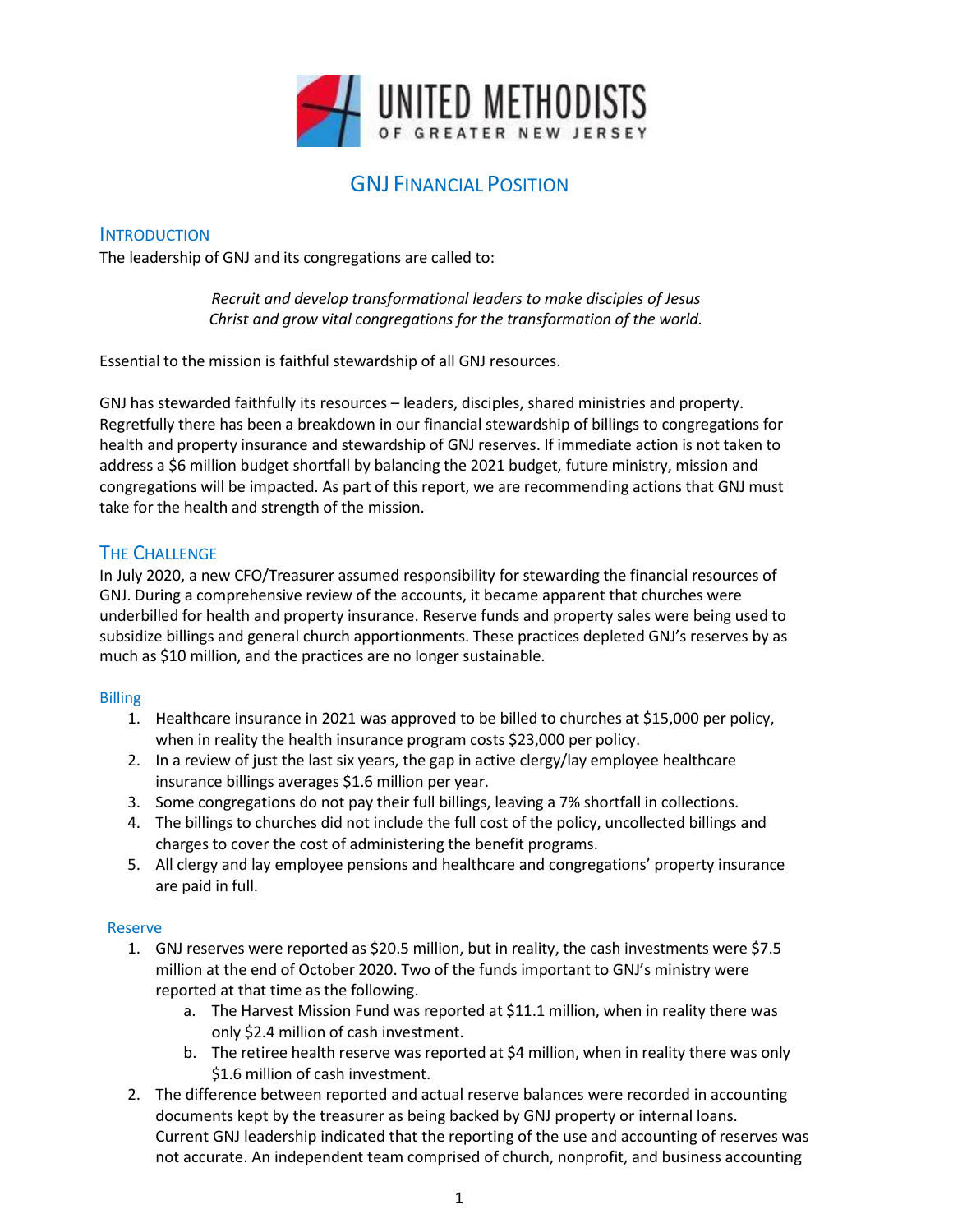leaders including a forensic auditor and a lawyer will review these accounting documents and any actions that led to this discrepancy in the finances of GNJ and report to the 2021 May Annual Conference Session. In order for the team to do a comprehensive and accurate review, GNJ must not speculate nor make accusations about the rational or the actions that created the discrepancy in GNJ's reserves and billings. Based on this independent team's report when it becomes available, further actions will be taken as appropriate.

- 3. GNJ mission partners, A Future with Hope, Centenary Fund, Next Gen and the Stewardship Foundation (including congregational investments) are independent nonprofit corporations that operate with separate boards, and their reserve funds are separately invested and are at the levels reported.
- 4. *It is believed that with the strong shared ministry giving we are seeing this year end and recent property sales, cash investments will be in the range of \$10-\$12 million at the end of the year.*

### Budget

- 1. GNJ was collecting 88% in shared ministry apportionments and yet giving 100% apportionment to the General Church. This difference appears to have also been covered using GNJ designated program reserves and property sales.
- 2. GNJ's 2021 budget has a \$6 million shortfall created by the following.
	- a. Congregations were to be billed \$12 million for benefit and property insurance when the program costs are closer to \$15 million, which led to \$3 million of the \$6 million shortfall.
	- b. Unrealized shared services income and other income led to the additional \$3 million of the \$6 million shortfall. "Shared Services" are the cost of services to be paid to GNJ from billing programs and services provided to mission partners. Shared services are staff time, accounting services, office space, communications, fundraising, etc.
- 3. There were similar shortfalls in past GNJ budgets but were unreported and undetected because GNJ does not have a consolidated budget that shows all income and expenses. Further, no one group monitors all of GNJ's finances, but they are separated into three groups--Board of Trustees, Board of Pensions and CFA.

## THE PATH FORWARD

Understanding how this occurred, the challenges GNJ faces and related actions are all critical next steps, which are discussed in more detail in the appendix at the end of this document. A fuller plan and policies will be brought to the May 2021 Annual Conference Session concerning reserves and financial management.

Our immediate focus is on balancing the 2021 budget by January 22 and outlining a clear path forward that includes the following.

- \$4.9 million in revenue:
	- $\circ$  \$3.2 million in property sales
	- o \$1.0 million increase in church billings
	- o \$550,000 from reserves
	- o \$120,000 increase in Centenary Fund donation
- \$1.1 million in net expense reduction from budget adopted in October 2020.

This will require the following sacrifices and commitments across GNJ.

- 1. GNJ Shared Ministry Budget
	- a. Reduce personnel costs by \$1 million by not hiring open positions and laying off staff. This will create 13 open positions of 47 staff positions or a 28% reduction in staffing.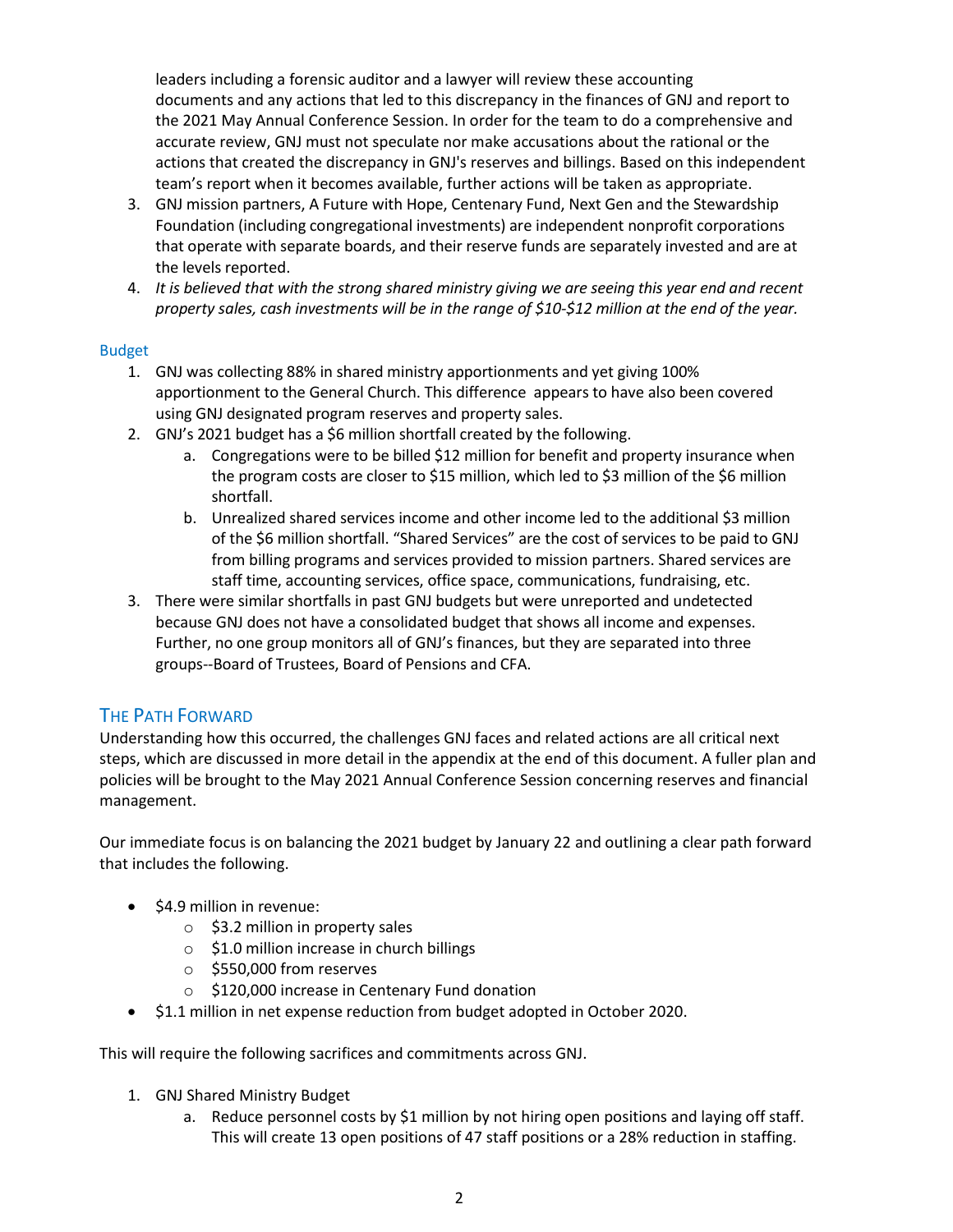- b. Additional spending will be identified through a zero-based budget process by elected leaders and program leaders responsible for the mission and ministry program of GNJ. Because there is insufficient detail in previous budgets and accounting records, the individuals will have until January 31, 2021 to set new balanced program and mission budgets.
- 2. Mission Partners
	- a. GNJ mission partners, A Future with Hope, Next Gen and Stewardship Foundation will pay \$195,000 for shared services (shared services include accounting, administrative support, office and communication).
	- b. The Centenary Fund will contribute an additional \$120,000 toward 2021 retiree health expenses.
- 3. January 22, 2021 Special Annual Conference Session
	- a. Approve a revised consolidated budget.
	- b. Increase the clergy and lay employee healthcare billing from the previously approved \$15,000 to \$16,500. The actual cost to GNJ of the program is \$23,000 per policy. A fiveyear plan for making up the underbilling is below on page 8.
	- c. Add administrative and uncollectable billing expenses of 5% and 7%, respectively to all billings.
	- d. In general, set aside the October 2020 Annual Conference Session approved distribution percentages of closed churches' property sale proceeds and use the proceeds to support the five-year billing plan and other budget items.
	- e. Specifically, in order to achieve a balanced budget in 2021, allow the use of property sales and reserves as proposed in the new 2021 consolidated budget. If an unexpected issue arises and a balanced budget cannot be achieved, CFA, Board of Pensions and Board of Trustees may jointly approve the additional use of reserve funds to achieve a balanced consolidated budget once other methods such as budget cuts have been exhausted. The chairperson of CFA is to report to the next annual conference session any use of reserve funds or property sales that were not included in the budget.
- 4. Local Churches
	- a. Pay 100% of shared ministry and billings, recognizing that some congregations in lowincome communities will be billed and apportioned at a lower rate approved by the annual conference as per A Journey of Hope Plan.
	- b. Each congregation with health insurance and each congregation that is not paying all of its billables and/or shared ministries shall respond with a congregational plan by March 1, 2021 outlining how they will achieve full payment of billables and shared ministry apportionments. While we need to assess these issues now, the billable plan found on page 8 will decrease in 2022-2025 as the board of pensions and the board of trustees make changes to the billing programs. A printed guide and GNJ staff will be provided as needed to assist congregations in their planning and reporting.
- 5. Boards of Pensions and Trustees
	- a. Review current benefit and property insurance programs to identify \$3 million in savings to be recommended to the May 2021 Annual Conference Session for the 2022 consolidated budget.

These combined sacrifices and commitments will close our \$6 million gap in 2021 and are captured in the proposed budget and legislation below for the Special Annual Conference Session on January 22, 2021. The plan to rebuild the reserve funds and the policies and procedures for use of reserve funds will be presented for action to the May Annual Conference.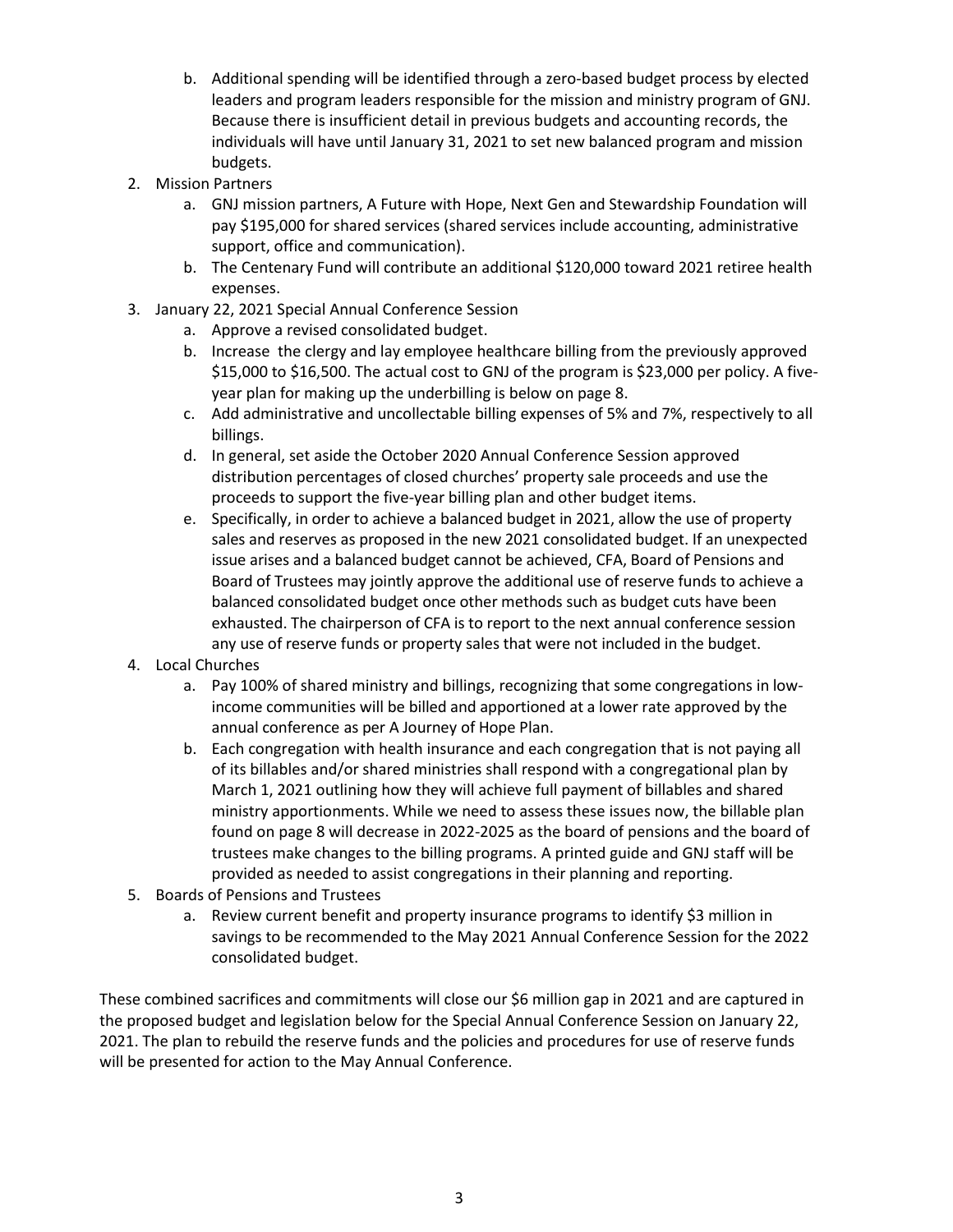# LEGISLATION - SPECIAL ANNUAL CONFERENCE SESSION--REVISED

The world needs GNJ, its congregations and connectional mission, to experience God's saving, merciful and just grace. God's grace works through GNJ as it recruits and develops transformational leaders who make disciples and grow vital congregations for the transformation of the world. With God's help and working together, we will meet our challenges, grow our mission and create a sustainable ministry to meet future challenges.

Whereas there is shortfall of \$6 million in the 2021 budget that has created both a financial challenge and opportunity to refocus and organize for GNJ's future mission; and

Whereas to meet a balanced budget, GNJ must bill congregations for the full cost of benefit programs and include 5% for administrative costs and 7% for uncollected billings; and

Whereas GNJ needs to rebuild its reserves and assist congregations financially to meet the full billings over five years; and

Whereas GNJ projects an 88% collection rate for shared ministry and a 93% collection rate for billables to fund the mission and ministry of GNJ;

Therefore, be it resolved that the Special Annual Conference session adopt a revised budget to sustain the mission and support its congregations and clergy based on the following.

- 1. Approve a revised GNJ consolidated budget of **\$24,880,133** income and **\$24,849,672** expenses.
- 2. Apportion congregations 15.2% for shared ministry.
- 3. Bill congregations the blended health insurance rate of \$16,500 per insured and add to a church's billing any additional expenses selected by the clergy/lay employees over and above the supported plan (churches will withhold this amount from a pastor's or layperson's salary unless the churches specifically elect to make these additional payments on behalf of the aforementioned persons)Set aside the distribution percentages of property sales as approved by the October 2020 annual conference session until 2026 or sooner in order to fund the transition to full billing of congregations while simultaneously growing our reserves.
- 4. Use property sales and draw on reserves as approved in the budget. If a balanced budget cannot be achieved, CFA, Board of Pensions, Board of Trustees and the Cabinet may jointly approve the use of additional reserve funds to achieve a balanced consolidated budget once other methods such as budget reductions have been exhausted. The chairperson of CFA is to report any additional use of reserves to the next annual conference session.
- 5. GNJ will give to the general church what it receives toward general church apportionments and CFA may add additional dollars if there is income over expenses in the shared ministry receipts and expenses.
- 6. Apportion churches **\$1,850,316** for general church apportionments.
- 7. The Connectional Table, CFA, Board of Pensions, Board of Trustees and Cabinet will review the following schedules and make the necessary reductions to achieve the approved consolidated budget line items by January 31.
	- a. Mission, Justice and Agency Schedule (A Journey of Hope will not be reduced)
	- b. Communications and Fundraising Schedule
	- c. Administration Schedule
	- d. Property Schedule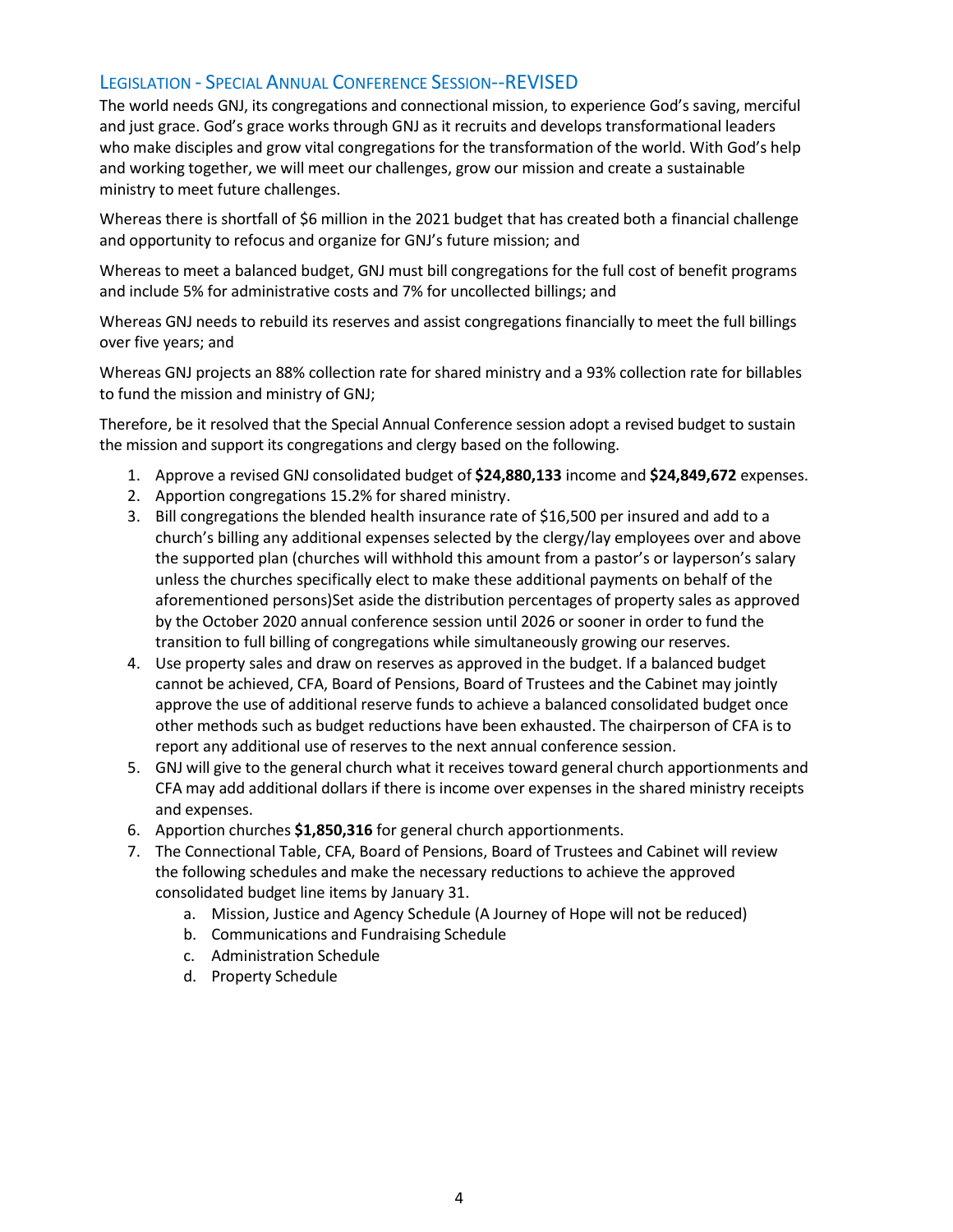# CONSOLIDATED GNJ BUDGET

# **Budget Assumptions**

- 1. 15.2% apportionment percentage no change
- 2. 88% shared ministry giving rate no change
- 3. 93% billable collection rate no change
- 4. 20% personnel spending reduction
- 5. No decrease in A Journey of Hope Program and Grants
- 6. No decrease in grants to congregations
- 7. Carry over \$500,000 in Covid Funds for grants in 2021

| <b>Income</b>                                |           |            |
|----------------------------------------------|-----------|------------|
| <b>Shared Ministry Receipts</b>              |           | 7,253,387  |
| <b>Centenary Fund</b>                        |           | 770,000    |
| Insurance, Pension and Billable Income       |           | 12,113,241 |
| Reserve                                      |           | 550,500    |
| <b>Property Sales</b>                        |           | 3,182,000  |
| Grants                                       |           |            |
| <b>Episcopal Office</b>                      | 85,470    |            |
| <b>Lilly Grant</b>                           | 112,000   |            |
| Covid Grant Carry Over                       | 500,000   |            |
| <b>Additional Grants and Donations</b>       | 25,000    |            |
| <b>Total Grants</b>                          |           | 722,470    |
| Registrations                                |           | 41,400     |
| <b>Shared Services</b>                       |           | 195,000    |
| <b>GNJ Staff Healthcare Contributions</b>    |           | 52,136     |
|                                              |           |            |
| <b>Total Income</b>                          |           | 24,880,134 |
| <b>Expenses</b>                              |           |            |
| Personnel                                    |           |            |
| <b>GNJ Staff</b>                             | 4,256,275 |            |
| Clergy and Laity Health and Dental Insurance | 6,100,368 |            |
| <b>Clergy and Laity Pensions</b>             | 2,838,707 |            |
| Staff and Elected Leadership Development     | 35,000    |            |
| Severance and Unemployment Self-Insurance    | 184,096   |            |
| <b>Total Personnel</b>                       |           | 13,414,445 |
| <b>Mission and Ministry</b>                  |           | 3,187,175  |
| <b>Retiree Healthcare</b>                    |           | 2,887,734  |
| Communications                               |           | 131,500    |
| Administration                               |           | 509,196    |
| Property                                     |           |            |
| Congregations' Property Insurance            | 4,379,582 |            |
| <b>GNJ Property</b>                          | 352,223   |            |
| <b>Total Property</b>                        |           | 4,731,805  |
| <b>Total Expenses</b>                        |           | 24,861,856 |
|                                              |           |            |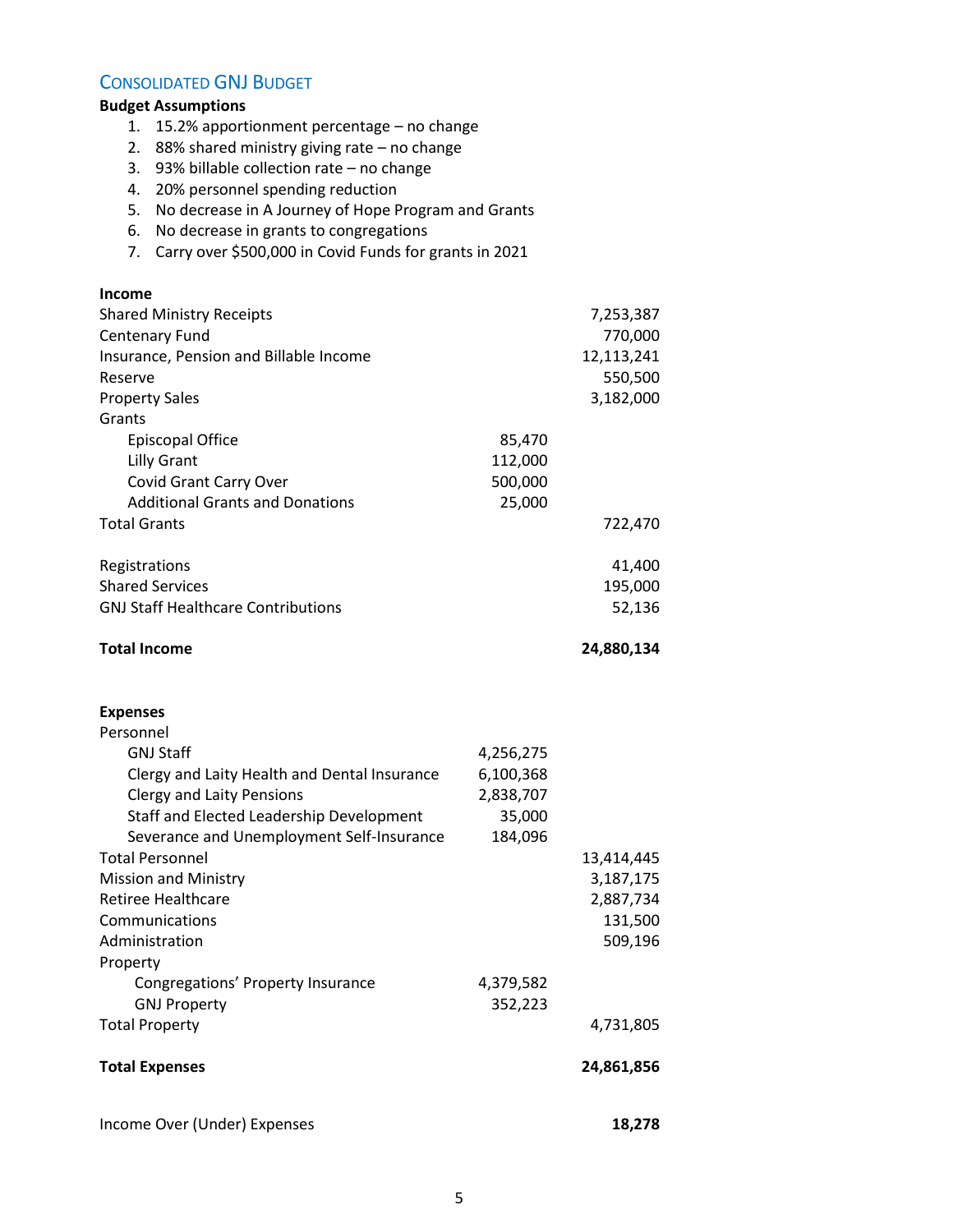# **APPENDIX**

# HOW DID THIS HAPPEN

There will be a full investigation by an independent group into what occurred and how it occurred. It appears that funds from reserves and the sale of property were being used to make up the shortfalls in billings to churches, the budget and general church apportionments. The difference between reported and actual reserve balances were recorded in accounting documents kept by the treasurer as being backed by GNJ property or internal loans. Current GNJ leadership indicated that the reporting of the use and accounting of reserves was not accurate. An independent team comprised of church, nonprofit, and business accounting leaders including a forensic auditor and a lawyer will review these accounting documents and any actions that led to this discrepancy in the finances of GNJ and report to the 2021 May Annual Conference Session. In order for the team to do a comprehensive and accurate review, GNJ must not speculate nor make accusations about the rational or the actions that created the discrepancy in GNJ's reserves and billings. Based on this independent team's report when it becomes available, further actions will be taken as appropriate.

It is also important to understand that while there has been underbilling and spending down reserves,

### **ALL CLERGY PENSION AND HEALTH INSURANCE, AND ALL CONGREGATIONS' PROPERTY INSURANCE WAS PAID IN FULL AND ALL PAYMENTS ARE UP TO DATE. NOONE'S PENSION, BENEFITS OR PROPERTY INSURANCE HAS BEEN COMPROMISED.**

While there were discrepancies due to how billings and General Church Apportionments were handled, GNJ's shared ministry budget and the amounts apportioned to congregations align.

In part, the challenges occurred because of systemic issues of how our denomination organizes its boards and agencies. The three bodies, CFA, Board of Pensions and Board of Trustees by The Book of Discipline have independent authority and autonomy for decision making and budgeting, and there is not one body overseeing all finances. This allows for each group to only be given a piece of the information.

## CHALLENGES AND ACTIONS

While an independent team will do a complete review of GNJ's reserves, policies, procedures and individual actions that created the challenge, there are things that are apparent, and immediate action will be taken to address the issues.

### An Impartial Financial Review and Recommendations

### **Challenge**

1. GNJ has a 2021 \$6 million budget shortfall and \$9 million reduction in investments.

#### **Action**

1. An independent team has been appointed to complete a review and report directly to the May 2021 Annual Conference Session and sooner if necessary, of their findings and recommendations. The team will consist of people with expertise in finance, personnel, the law, audits, and non-profit organization. **Completed by March 10, 2021. Responsible – CFA Chairperson and Bishop**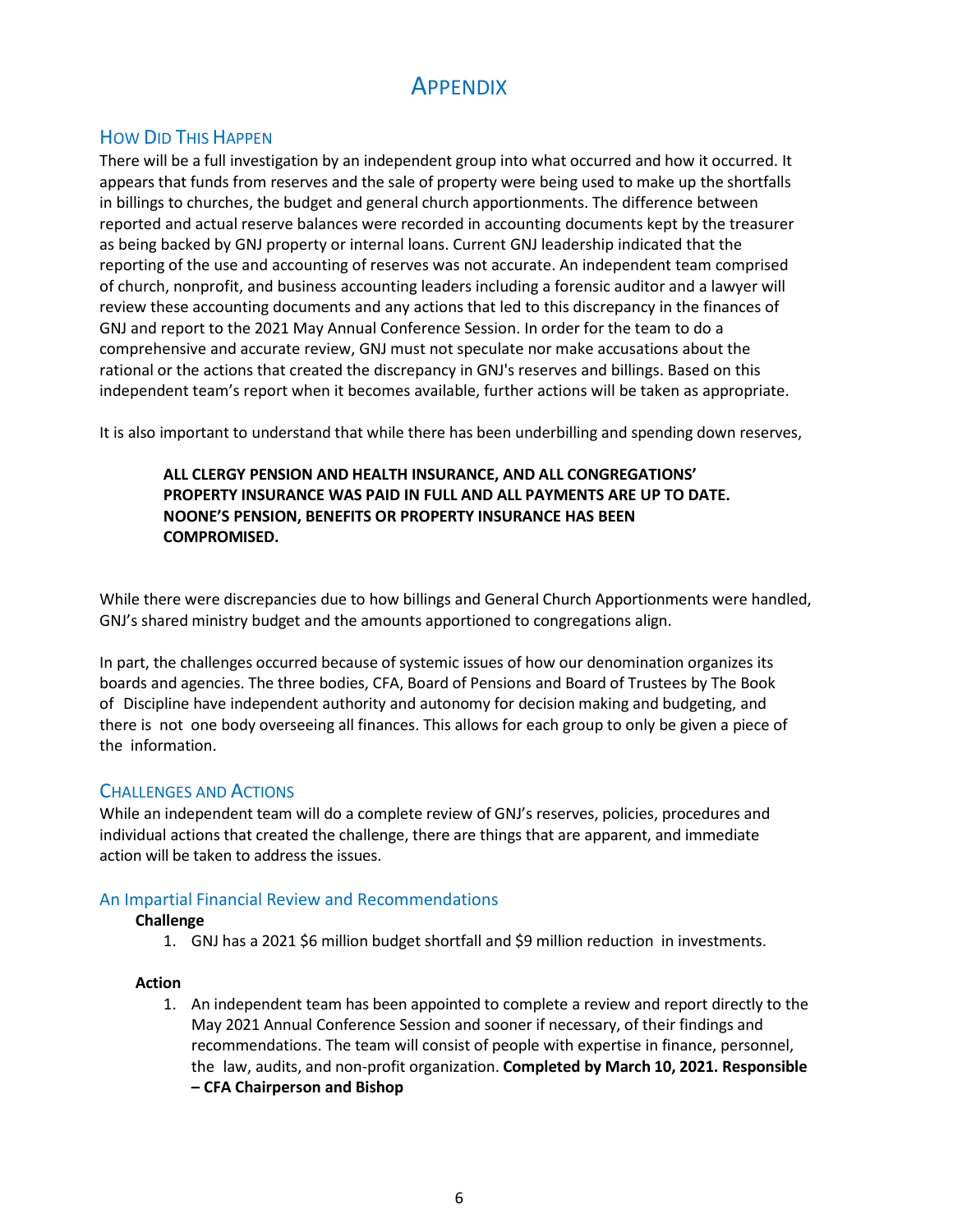# Budget

# **Challenges**

- 1. There is a \$6 million budget shortfall for the 2021 budget.
- 2. The costs for healthcare and property insurance programs were not billed at the full costs. The 2021 costs for pension, health insurance, property insurance and other insurance to be billed to congregations is \$14.6 million and congregations were only to billed for \$12 million, a loss of \$2.6 million that will be incurred if there is no change in the billings. Of this variance, \$2.1 million was for health insurance, \$400,000 was for property/workers compensation and \$100,000 was for pension related billings.
- 3. Income for administrative expenses was budgeted but not included in calculations used to determine church billings, creating budget income not tied to any actual income source.
- 4. Different groups that oversee financial matters saw parts of the entire budget but not the entire budget's income and expenses.

## **Actions**

- 1. The 2021 budget's \$6 million shortfall will be reviewed for budget spending reductions, and income sources will be adjusted so that GNJ has a balanced budget for 2021. **Completed by January 8, 2021 and voted on by a special annual conference on January 22. Responsible – chairperson of CFA.**
- 2. CFA shall present a balanced consolidated budget to be acted on each year by the annual conference session. The budget shall include income and expenses for CFA, Board of Pensions and Board of Trustees. The following schedules shall also be included with the printed budget presentation.
	- a. Mission, benevolences and ministry schedule
	- b. Benefit billings schedule including administrative costs and uncollectables
	- c. Property and other billings schedule including administrative costs and uncollectables
	- d. Property sales revenue and reserve balances schedule that shows the amounts of all property sales and reserves balances anticipated to be used in the unified budget.
	- e. Communications schedule
	- f. Administration schedule
	- g. Property schedule

**2021 Schedules completed by January 31, 2021. Responsible – bishop to convene the Connectional Table, CFA, Board of Benefits and Pensions, Board of Trustees and Cabinet.**

## **Completed by March 15 for the 2022 and subsequent years' budgets. Responsible – CFA Chairperson**

- 3. The general church will receive what congregations give toward the general church apportionments and if and when there is a surplus, CFA will review the amount and allocate the surplus as long as all GNJ expenses are paid and reserve funds are at the agreed upon levels. **Implemented for 2020 general church apportionments by January 15. Responsible – CFA Chairperson.**
- 4. CFA, Board of Pensions, and Board of Trustees shall meet at least twice a year to prepare a consolidated budget for the annual conference session's consideration and to review year end income and expenditures. The three groups shall be convened by the bishop and led by the chair of CFA. **Implemented by March 1, 2021. Responsible – the bishop.**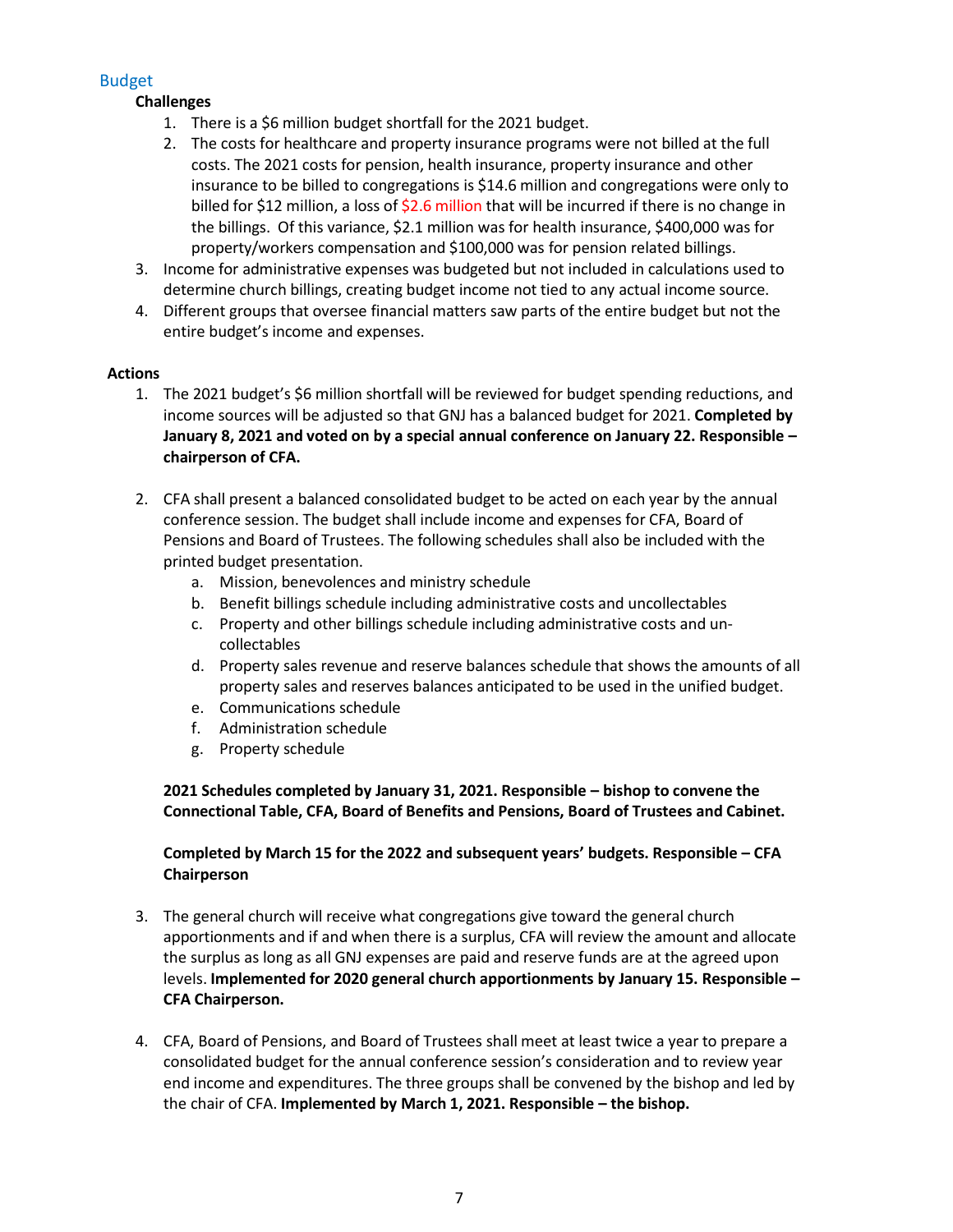- 5. The boards of GNJ's three financial bodies will receive orientation on GNJ's reports, what to monitor and necessary questions to govern GNJ's finances. **Implemented by March 1, 2021. Responsible – CFA budget chairperson.**
- 6. Develop calculators for pension, health insurance, property insurance and all other billings. These were completed in late December 2020 for clergy and lay employee healthcare, pensions, property insurance and other billings to ensure the full and fair costs for billings are billed to congregations. **Finalized by January 8, 2021. Responsible - CFO**
- 7. A five-year billing plan will be developed so that over time, congregations will be billed for actual costs of benefit and insurance programs. During the transition, GNJ will subsidize congregations' billings. **Completed by January 8, 2021. Responsible – CFO**

This schedule is for the current billing programs. The Board of Trustees and the Board of Pensions will be reviewing the programs to reduce costs, and the boards will present new insurance programs to the May 2021 Annual Conference Session that will provide appropriate coverage and reduce costs. The new programs as passed by the annual conference session will reduce the costs in years 2022-2025.

|                            |        | Original Revised Increase |       |        |        |        |        |
|----------------------------|--------|---------------------------|-------|--------|--------|--------|--------|
|                            | 2021   | 2021                      | 2021  | 2022   | 2023   | 2024   | 2025   |
| Avg Cost per Insured:      |        |                           |       |        |        |        |        |
| Health Care                | 15,000 | 16,500                    | 1,500 | 18,500 | 20,500 | 22,500 | 25,500 |
| Dental                     | 2,424  | 2,714                     | 291   | 2,782  | 2,852  | 2,923  | 2,996  |
|                            | 17,424 | 19,214                    | 1,791 | 21,282 | 23,352 | 25,423 | 28,496 |
| Avg. Cost per church:      |        |                           |       |        |        |        |        |
| Pension/UMPIP/Umlife       | 5,944  | 6,657                     | 713   | 6,823  | 6,994  | 7,169  | 7,348  |
| Property Insurance Revenue | 6,904  | 7,233                     | 329   | 7,413  | 7,599  | 7,789  | 7,983  |
| Workers Comp               | 1,249  | 1,249                     | 0     | 1,280  | 1,312  | 1,345  | 1,378  |
| MinistrySafe               | 0      | 48                        | 48    | 49     | 50     | 51     | 52     |
|                            | 14,096 | 15,186                    | 1,090 | 15,565 | 15,955 | 16,353 | 16,762 |

- 8. Congregations will pay their full billings recognizing that some congregations in lowincome communities will be billed and apportioned at a lower rate approved by the annual conference as per A Journey of Hope Plan. All congregations will review their budget and project a two- to five-year plan to meet full billings and shared ministries. Congregations that do not submit a plan or do not carry out their plan will be referred to the cabinet to better align clergy salary, or a study of the congregation's sustainability. **Congregations complete their review and plan by March 1. Responsible – dean of the cabinet.**
- 9. The Boards of Pensions and Trustees will fully review all benefit and property programs and recommend to the May 2021 annual conference session savings for the 2022 budget – target savings of \$3 million annually. **Completed by March 1, 2021. Responsible – boards of pensions and trustees' chairpersons.**
- 10. To the extent the Wespath actuarial reports indicate excess pre-82 pension reserves, these funds will be dedicated to the retiree health insurance program. We have requested a long-term view from Wespath. **Wespath complete their assessment by March 1, 2021. Responsible – Chair of the board of pensions.**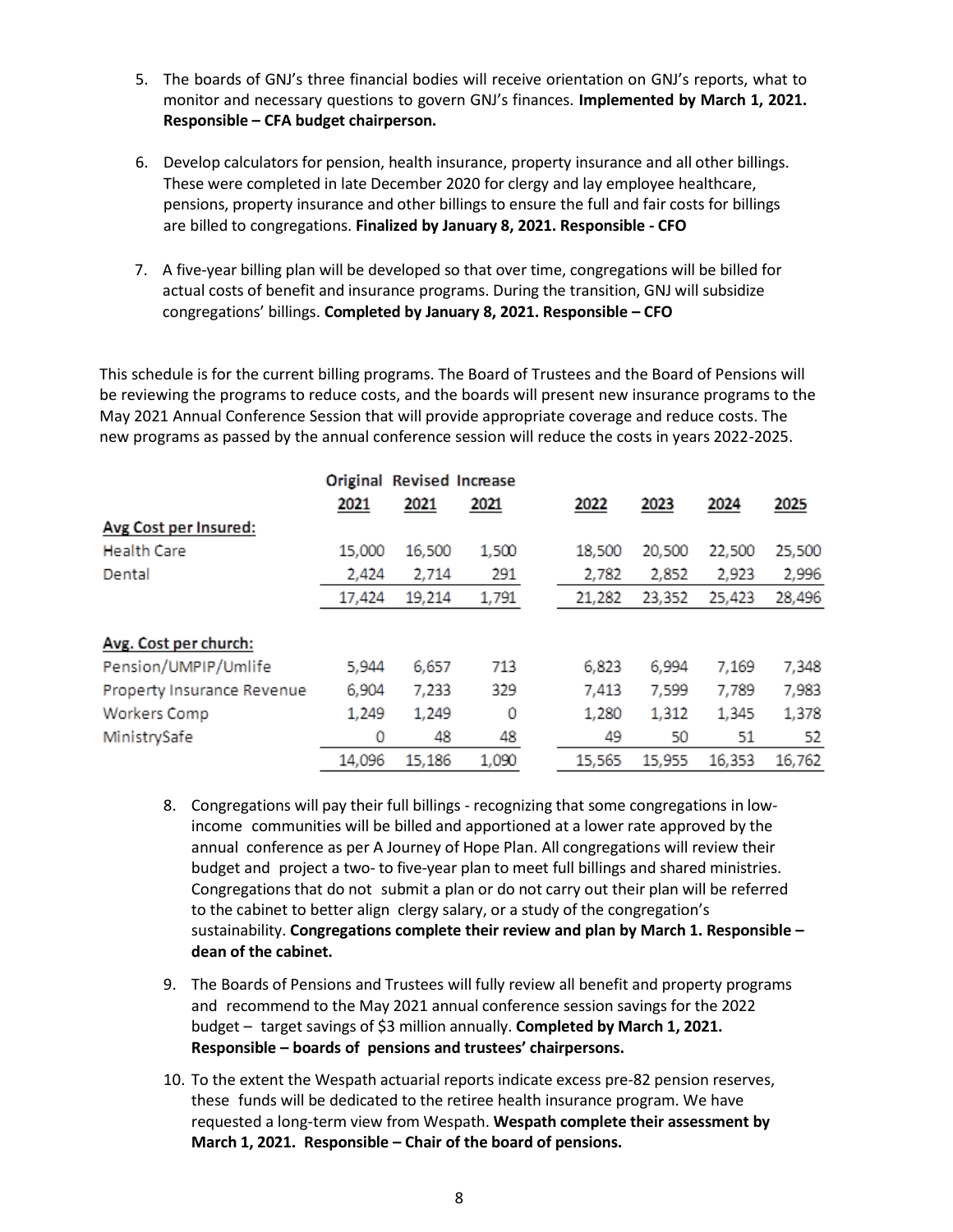11. A 2022-2025 budget and forecast will be developed to identify and address future budget opportunities and challenges. **Completed by March 15, 2021. Responsible – CFA chairperson.**

## Accounting

### **Challenges**

- 1. Inter-company balances within GNJ financials ("Due to / Due From GNJ") were not discussed in meetings.
- 2. The chart of accounts is cumbersome and does not easily provide clarity on income and spending and does not allow for basic management reports.
- 3. The accounting software is not used to its capabilities and therefore computergenerated reports were non-existent or inaccurate.
- 4. Except for the cabinet, GNJ has operated without management budgets.
- 5. There was not a full separation of duties so that one person was making general entries, preparing reports, overseeing reserve funds and investments.

### **Actions**

- 1. Discuss with the auditor appropriate separation of duties and rewrite job descriptions and procedures as necessary. **Completed by February 15. Responsible – CFO**
- 2. Assess computer system capabilities, upgrades to more recent versions and provide additional training to staff in use of the software. **Completed by July 1. Responsible – systems manager**
- 3. Develop and begin to implement a new chart of accounts. **New chart of accounts completed by February 15. Responsible – accounting manager.** Develop management budgets and each staff member and GNJ organization is to manage to their budget. **Completed by January 31. Responsible - CFO**
- 4. Develop a delegation of authority procedure for making financial decisions. **Completed by January 31. Responsible – CFA budget chairperson.**
- 5. Any inter-department or organization borrowing is to be reported to CFA with a timeline for repayment. CFA is to monitor any interdepartmental and organization borrowing until it is repaid within a year. **Completed by January 15. Responsible CFO.**
- 6. Board reports will be simplified and/or more clearly explained for individual boards to have a holistic view of GNJ'sfinancial position. **Completed by March 1, 2021. Responsible – CFO and the chairpersons of CFA, board of trustees and board of pensions.**

### Reserves

### **Challenges**

- 1. Designated GNJ reserve funds were being used to meet cash flow needs without approval by appropriate bodies or the annual conference. For instance, it appears the Harvest Mission Fund was being used to subsidize billings and general church apportionments.
- 2. Reserves and property sales were used for cash flow needs and thus not allowing them to grow as investments. This meant that withdraws from the Harvest Mission Fund and other reserves were drawing down principle rather than using market gains to the fund mission and ministry.
- 3. "One-time" insurance dividends were used to cover shortfalls in church billings. Dividends are not guaranteed income each year and cannot be factored into longterm planning.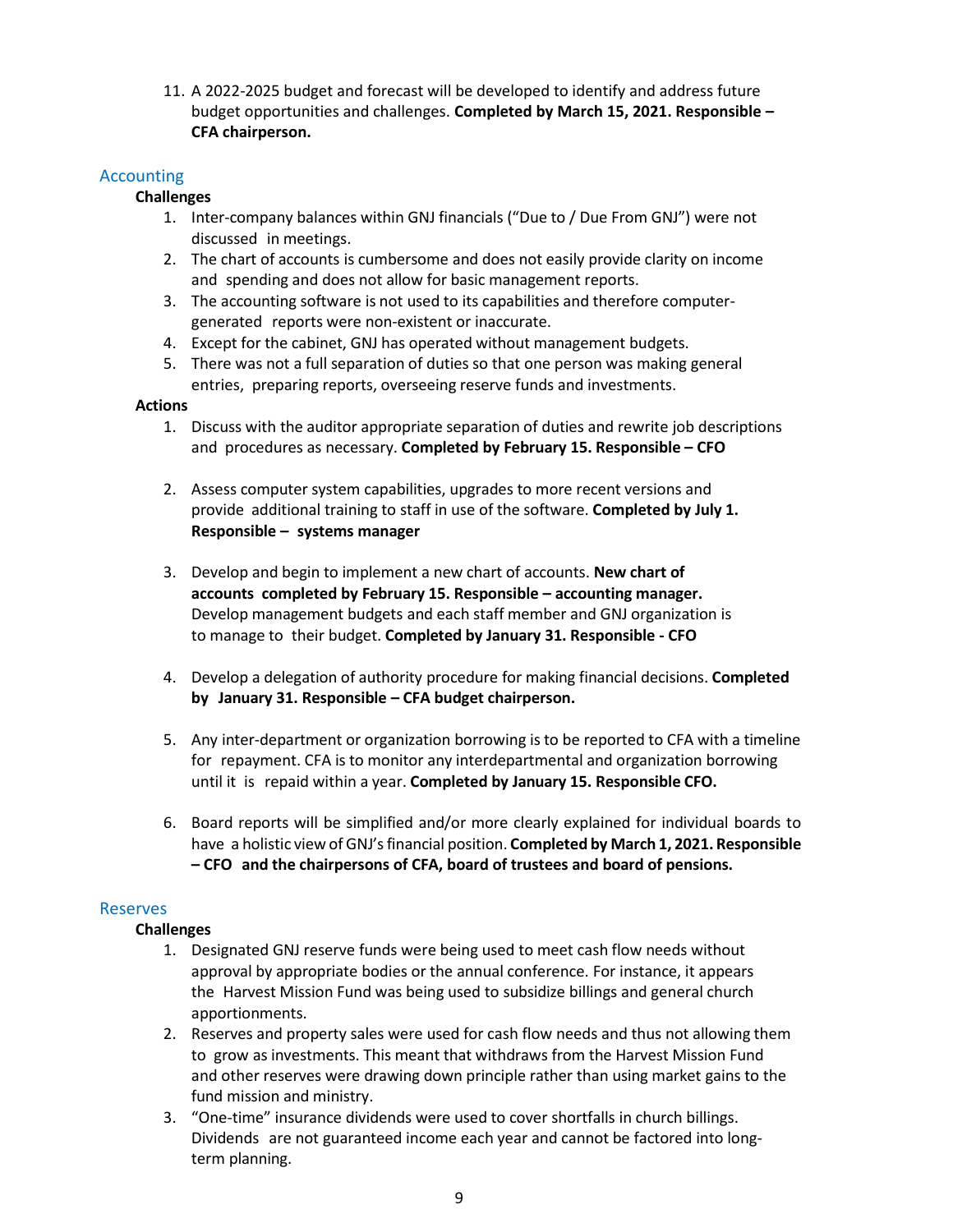### **Actions**

- 1. Policies will be reviewed and rewritten as necessary and published yearly in the preconference journal to clearly state the purpose and how the reserve funds are to be used for each reserve. **Completed by March 1, 2021 and presented to the 2021 annual conference session. Responsible – chairperson of the investment and audit committee.**
- 2. An operating reserve fund will be established to manage cash flow during the year and shall be separate from all other reserves and only used to manage cash flow. **Completed by January 8, 2021. Responsible – CFA Chairperson**
- 3. Develop polices, set goals and timelines and prepare legislation to rebuild reserve funds and present to the May 2021 Annual Conference Session. **Completed by March 1, 2021. Responsible – CFA chairperson.**

### **Designated GNJ Reserve Projected Plan 2021-2034 To be Reviewed at May 2021 Annual Conference Session**

GNJ has three types of funds.

- 1. GNJ Designated Reserve Funds funds designated by GNJ for particular purposes. The funds may only be spent according to how GNJ designates their spending. These funds are listed in the chart.
- 2. Donor Restricted Reserve Funds funds designated by the donor with specific written instructions on how the funds are to be used. GNJ has \$1 million in donor restricted funds. These funds are not listed here.
- 3. GNJ Surplus Reserve Funds funds used for cash flow or an emergency. These funds are not listed here.

|                                            | <b>Annual Return</b>  | 7%        | <b>Annual Draw</b> | 5%         |            |
|--------------------------------------------|-----------------------|-----------|--------------------|------------|------------|
|                                            | Year                  | 2021      | 2022               | 2023       | 2024       |
|                                            | <b>Property Sales</b> | 3,700,000 | 3,700,000          | 3,800,000  | 3,800,000  |
| <b>Reserve Funds</b>                       | <b>To Budget</b>      | 3,182,000 | 2,442,000          | 1,748,000  | 988,000    |
|                                            |                       |           |                    |            |            |
| <b>Mission and Ministry Reserves</b>       | <b>Fund Goal</b>      |           |                    |            |            |
| <b>Harvest Mission Fund</b>                | 25,000,000            | 21,423    | 47,817             | 91,082     | 150,793    |
| <b>Strategic Disciple Making Fund</b>      | 20% of Prop           | 21,423    | 47,817             | 91,082     | 150,793    |
| <b>Mosaic Ministries Fund</b>              | 1,000,000             | 1,070,000 | 1,087,655          | 1,105,601  | 1,123,844  |
| <b>GNJ Reserves to Other Organizations</b> |                       |           |                    |            |            |
| St. Johns Native American Preservation     | 1,000,000             | 1,070,000 | 1,087,655          | 1,105,601  | 1,123,844  |
| Next Gen Fund                              | 1,500,000             | 1,605,000 | 1,631,483          | 1,658,402  | 1,685,766  |
| <b>Benefits Reserves</b>                   |                       |           |                    |            |            |
| <b>Benefits Operational Reserve</b>        | 750,000               | 802,500   | 815,741            | 829,201    | 842,883    |
| <b>Retiree Health Reserve</b>              | 5,000,000             | 2,173,140 | 3,406,864          | 5,416,992  | 5,506,372  |
| <b>Property Reserves</b>                   |                       |           |                    |            |            |
| <b>Property Operational Reserve</b>        | 6,000,000             | 21,423    | 47,817             | 91,082     | 2,828,380  |
| Redevelopment Reserve                      | 5,000,000             | 21,423    | 47,817             | 91,082     | 150,793    |
| Superintendent Parsonage Reserve           | 1,000,000             | 1,070,000 | 1,087,655          | 1,105,601  | 1,123,844  |
| Episcopal Residence Reserve                | 1,000,000             | 1,070,000 | 1,087,655          | 1,105,601  | 1,123,844  |
| <b>Episcopal Office Reserve</b>            | 150,000               | 160,500   | 163,148            | 165,840    | 168,577    |
| <b>Total Invested Reserves</b>             | 47,400,000            | 9,106,830 | 10,559,123         | 12,857,168 | 15,979,731 |

### Numbers highlighted in the darker green indicates the goal has been reached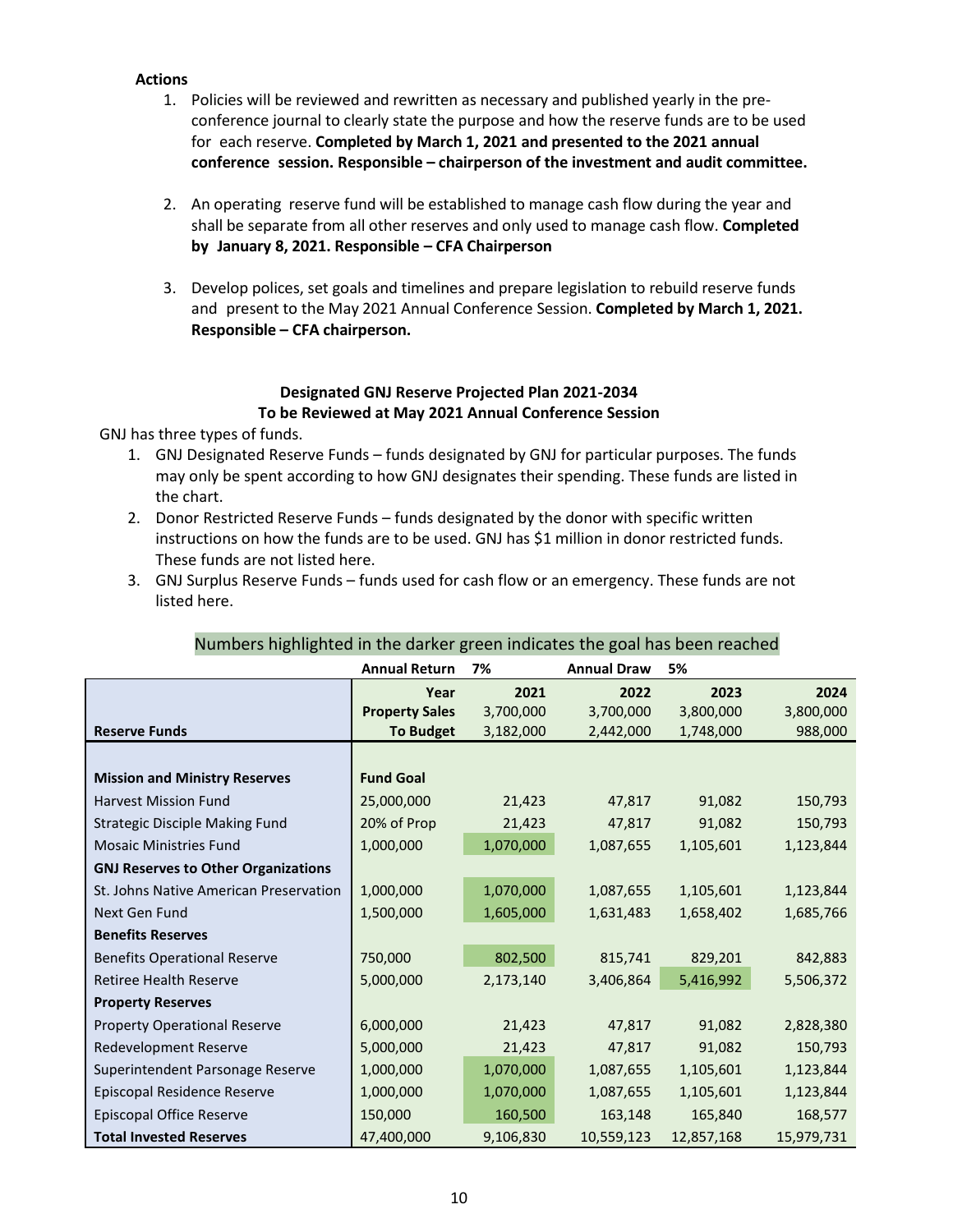|                                            | 2025       | 2026             | 2027       | 2028       | 2029       |
|--------------------------------------------|------------|------------------|------------|------------|------------|
| <b>Reserve Funds</b>                       | 3,900,000  | 3,900,000        | 4,000,000  | 4,000,000  | 4,000,000  |
|                                            |            | Resume %         |            |            |            |
| <b>Mission and Ministry Reserves</b>       |            | <b>AC Policy</b> |            |            |            |
| <b>Harvest Mission Fund</b>                | 342,997    | 3,174,206        | 6,124,581  | 9,123,636  | 12,172,176 |
| <b>Strategic Disciple Making Fund</b>      | 305,054    | 915,562          | 1,551,669  | 2,198,271  | 2,855,543  |
| <b>Mosaic Ministries Fund</b>              | 1,142,387  | 1,161,237        | 1,180,397  | 1,199,873  | 1,219,671  |
| <b>GNJ Reserves to Other Organizations</b> |            |                  |            |            |            |
| St. Johns Native American Preserve         | 1,142,387  | 1,161,237        | 1,180,397  | 1,199,873  | 1,219,671  |
| Next Gen Fund                              | 1,713,581  | 1,741,855        | 1,770,595  | 1,799,810  | 1,829,507  |
| <b>Benefits Reserves</b>                   |            |                  |            |            |            |
| <b>Benefits Operational Reserve</b>        | 856,790    | 870,927          | 885,298    | 899,905    | 914,754    |
| Retiree Health Reserve                     | 5,597,227  | 5,689,581        | 5,783,460  | 5,878,887  | 5,975,888  |
| <b>Property Reserves</b>                   |            |                  |            |            |            |
| <b>Property Operational Reserve</b>        | 6,138,155  | 6,239,434        | 6,342,385  | 6,447,034  | 6,553,410  |
| Redevelopment Reserve                      | 342,997    | 954,131          | 1,590,875  | 2,238,124  | 2,896,053  |
| Superintendent Parsonage Reserve           | 1,142,387  | 1,161,237        | 1,180,397  | 1,199,873  | 1,219,671  |
| Episcopal Residence Reserve                | 1,142,387  | 1,161,237        | 1,180,397  | 1,199,873  | 1,219,671  |
| Episcopal Office Reserve                   | 171,358    | 174,185          | 177,060    | 179,981    | 182,951    |
| <b>Total Invested Reserves</b>             | 20,037,707 | 24,404,829       | 28,947,509 | 33,565,143 | 38,258,968 |

|                                            | 2030       | 2031       | 2032       | 2033       | 2034       |
|--------------------------------------------|------------|------------|------------|------------|------------|
| <b>Reserve Funds</b>                       | 4,500,000  | 4,500,000  | 4,500,000  | 4,500,000  | 4,500,000  |
| <b>Mission and Ministry Reserves</b>       |            |            |            |            |            |
| <b>Harvest Mission Fund</b>                | 15,633,267 | 19,151,466 | 22,727,715 | 26,828,723 | 30,997,397 |
| <b>Strategic Disciple Making Fund</b>      | 3,601,284  | 4,359,331  | 5,129,885  | 6,146,028  | 7,178,937  |
| <b>Mosaic Ministries Fund</b>              | 1,239,796  | 1,260,253  | 1,281,047  | 1,302,184  | 1,323,670  |
| <b>GNJ Reserves to Other Organizations</b> |            |            |            |            |            |
| St. Johns Native American Preserve         | 1,239,796  | 1,260,253  | 1,281,047  | 1,302,184  | 1,323,670  |
| Next Gen Fund                              | 1,859,694  | 1,890,379  | 1,921,570  | 1,953,276  | 1,985,505  |
| <b>Benefits Reserves</b>                   |            |            |            |            |            |
| <b>Benefits Operational Reserve</b>        | 929,847    | 945,189    | 960,785    | 976,638    | 992,753    |
| <b>Retiree Health Reserve</b>              | 6,074,490  | 6,174,719  | 6,276,602  | 6,380,166  | 6,485,439  |
| <b>Property Reserves</b>                   |            |            |            |            |            |
| <b>Property Operational Reserve</b>        | 6,661,541  | 6,771,457  | 6,883,186  | 6,996,759  | 7,112,205  |
| Redevelopment Reserve                      | 3,642,463  | 4,401,188  | 5,172,433  | 5,257,778  | 5,344,532  |
| Superintendent Parsonage Reserve           | 1,239,796  | 1,260,253  | 1,281,047  | 1,302,184  | 1,323,670  |
| Episcopal Residence Reserve                | 1,239,796  | 1,260,253  | 1,281,047  | 1,302,184  | 1,323,670  |
| Episcopal Office Reserve                   | 185,969    | 189,038    | 192,157    | 195,328    | 198,551    |
| <b>Total Invested Reserves</b>             | 43,547,741 | 48,923,778 | 54,388,521 | 59,943,431 | 65,589,998 |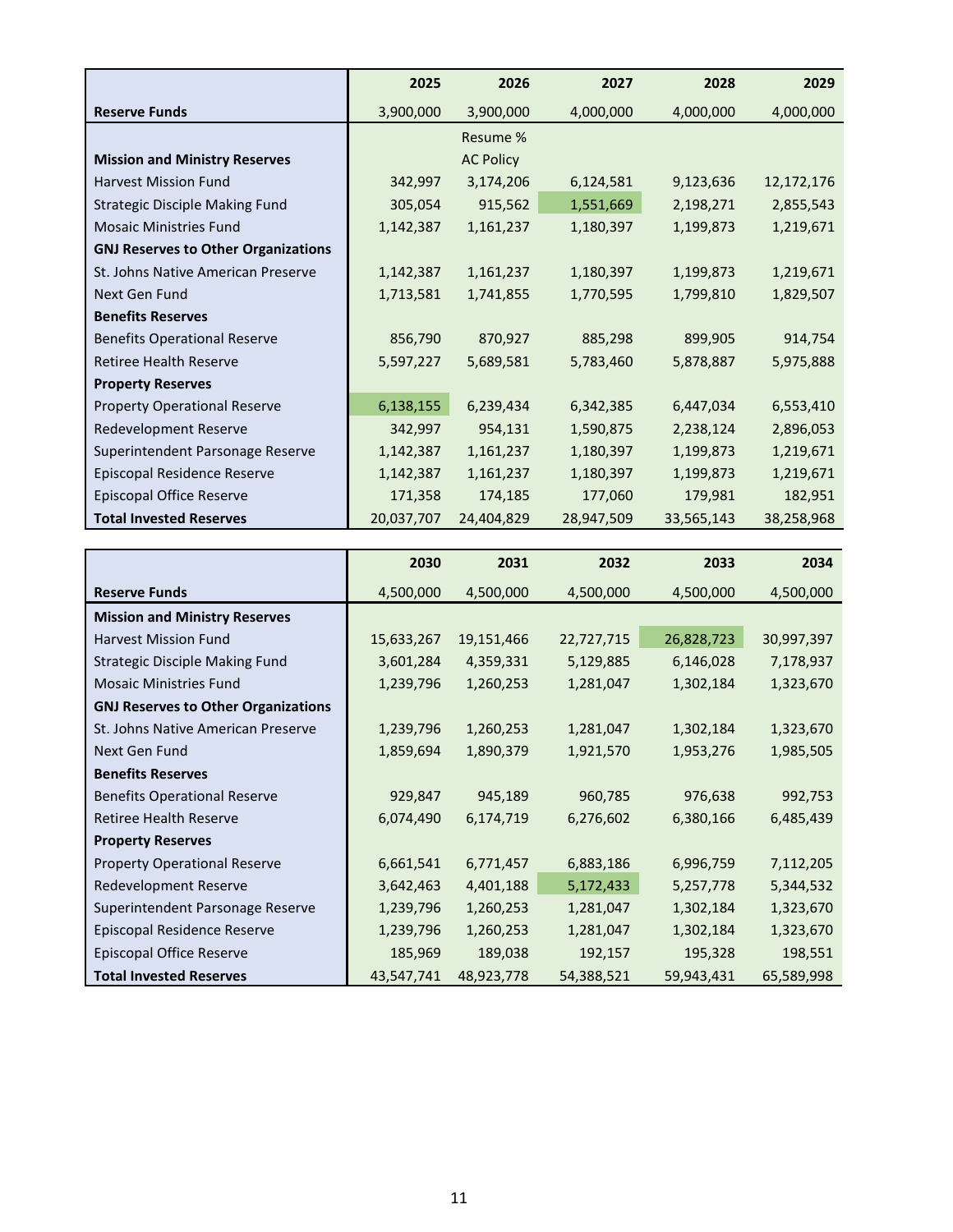# Personnel

**Challenge**

- 1. To balance the budget, of the 45 full time and four part time GNJ positions, 10 full time and three part time staff will be reduced via layoff, retirement or open positions, and 14 additional staff roles will change to manage unfilled positions. The following are the retirements, layoffs and open positions not to be filled.
	- 2 district superintendents (Gateway South and Palisades)
	- 1 director of connectional ministries
	- 1 director of communications
	- 1 central region resource director
	- 1 director of new disciples
	- 1 director of fundraising
	- 1 administrator
	- 1 program associate
	- 4 administrative assistants

All staff layoffs were for financial reasons and were not performance based.

### **Actions**

- 1. Staff will be organized into four teams.
	- a. Episcopal Team Oversight of the mission and strategic plan of GNJ and provide the human resource functions so that GNJ *recruits and develops transformational leaders to make disciples of Jesus Christ and grow vital congregations for the transformation of the world.*
	- b. Cabinet Team superintend and resource clergy and congregations *to recruit and develop transformational leaders to make disciples of Jesus Christ and grow vital congregations for the transformation of the world.* This includes A Journey of Hope and Leadership Academy. The cabinet team will be responsible for four goals outlined in our strategic plan and subsequent A Journey of Hope Plan.
		- i. Grow the percent of vital congregations from 38% to 51%.
		- ii. Facilitate for 150 congregations A Journey of Hope Plan.
		- iii. Grow 100 congregations to the next worship band level.
		- iv. Increase shared ministry and billable giving to 98%.

There will be four sub-teams that includes superintendents and resourcing staff.

- i. Southern Region
- ii. Central Region
- iii. Northern Region
- iv. Leadership Development
- c. Communications and Fundraising Team communicate and raise funds to grow and engage more people *to recruit and develop transformational leaders to make disciples of Jesus Christ and grow vital congregations for the transformation of the world.*
- d. Administration Team steward the financial, benefits and property resources of GNJ so that GNJ *recruits and develops transformational leaders to make disciples of Jesus Christ and grow vital congregations for the transformation of the world.*
- GNJ also has four mission partners who supplement and extend the mission of GNJ.
	- a. A Future with Hope develop and resource Hope Centers through which GNJ engages congregations with their community in mission.
	- b. Centenary Fund financial support for clergy retirees and widows and widowers.